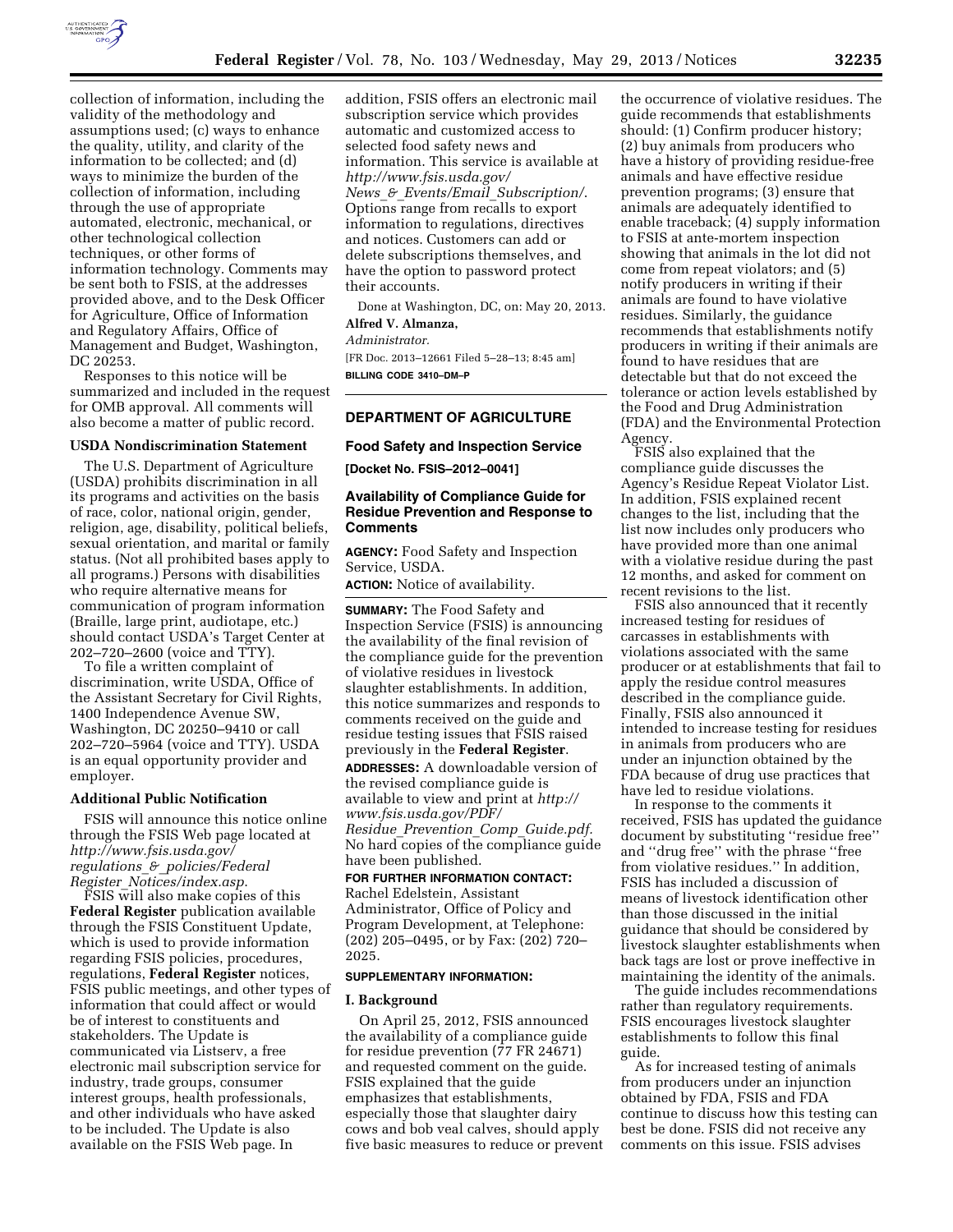that it does intend to implement this increased testing.

FSIS also did not receive any comments on recent increases in testing of carcasses for residues.

#### **II. Comments and Responses**

FSIS received a total of 12 comment letters in response to the April 2012 notice from professional veterinary associations, national trade organizations, private citizens, and an animal welfare advocacy organization. Following is a summary of the comments and FSIS's responses.

*Comment:* Several comments stated that only a small percentage of livestock receiving a back tag at the livestock market or sale barn actually retain those tags all the way to slaughter. One comment estimated that 80 percent of back tags placed on swine fall off before the animals are presented for slaughter. Several comments conjectured that if processors refuse to purchase animals without identification as recommended by FSIS, owners of animals that unwittingly lose their back tags while in transit or holding pens will be denied market access. As an alternative to back tags, two comments requested that FSIS mandate the use of permanent ear identification tags in swine.

*Response:* FSIS acknowledges that incidental loss of back tags does occur while livestock are in transport and holding areas. However, FSIS believes, in some cases, back tags prove to be an acceptable form of identification. If back tags do not work in certain situations, FSIS recommends that establishments use other means of identification, like producer ear tags, feedlot identification tags, tattoos, and calf-hood tags (''bangs''). FSIS has modified the guide to address animal identification options for establishments to consider when incidental loss of back tags occurs.

FSIS has limited authority to mandate the use of specific identification devices, permanent or otherwise, on livestock presented for slaughter. Therefore, FSIS does not intend to propose changes to its regulations to require specific identification devices at this time.

*Comment:* Several comments opposed FSIS's recommendation that slaughter establishments notify animal producers if their animals are found to have nonviolative levels of a drug residue because the information will likely confuse producers.

*Response:* On November 28, 2000, FSIS informed establishments that if their HACCP plans included residue controls that incorporate the best available preventive practices for slaughter establishments, if they

implement those controls effectively, and if they supply FSIS with information about violators, then the Agency will not treat violative residue findings by the establishment that are followed by appropriate corrective actions as noncompliance (65 FR 70809). The **Federal Register** notice went on to recommend that slaughter establishments notify animal producers in writing of both violative and nonviolative residue findings as one of several ''best preventive practices.'' As reaffirmed in the compliance guide, FSIS believes that such an approach will result in a decrease in violative residue findings because evidence of non-violative residues is an indication of lack of care in drug use by that producer.

*Comment:* Several comments requested that FSIS resume publishing the Residue Violator List in addition to the revised Residue Repeat Violator List. According to the comments, information contained within the discontinued Residue Violator List was used by certain trade organizations to target outreach on residue avoidance to reduce the probability that a repeat violation would occur.

*Response:* In 2011, to avoid confusion, FSIS stopped publishing the monthly Residue Violator (Alert) List that included the names of any producer, including first-time offenders, with a residue violation in the previous 12 months. FSIS replaced that list with the Residue Repeat Violator List. Published weekly, the Residue Repeat Violator List identifies producers who repeatedly (i.e., on more than one occasion) within a 12-month period have sold animals for slaughter whose carcasses were found by FSIS to contain a violative level of a chemical residue.

FSIS recognizes that posting the name of a livestock producer to a publiclyavailable list of residue violators may potentially result in significant economic harm to that producer. Moreover, the incentive of removal of the producer's name from the Residue Repeat Violator List, which motivates repeat violators to improve their operations to prevent violative residues, will be weakened if producers with only one violation are listed on the Web site. Finally, FSIS notes that many first-time residue violators do not go on to become repeat violators within the designated 12-month period. Therefore, FSIS does not intend to resume publishing names of producers with a single violation within a 12-month period.

*Comment:* Because producers or suppliers can sell livestock to multiple Federal establishments, one comment suggested that FSIS consolidate residue

test results from the supplier or producer and set an acceptance level of non-violative samples that would trigger removal of a producer from the Residue Repeat Violator List rather than use a hard 12-month timeframe.

*Response:* FSIS would need to evaluate existing data to set a level of acceptable non-violative residue sample results that would trigger removal of a producer from the Residue Repeat Violator List. Given the time and resources that it would take to perform this evaluation, FSIS finds that the passage of time without a violation remains the appropriate criterion for removal from the list and is not making any changes to the Residue Repeat Violator list at this time.

*Comment:* Two comments requested that FSIS amend the compliance guide by substituting ''residue-free'' and ''drug residue free'' with the phrase ''free from violative residues''.

*Response:* FSIS agrees with the suggested changes and has modified the compliance guide accordingly.

*Comment:* Two comments expressed various concerns about drug residues in horses destined to be slaughtered for human consumption.

*Response:* In January 2010, the USDA Office of Inspector General determined in its review of the FSIS National Residue Program for Cattle that cull dairy cows and bob veal account for 90 percent of the residues found in animals presented for slaughter. Therefore, the guide focuses primarily on establishments that slaughter these livestock. However, this guide will be useful to any establishments that slaughter horses under Federal inspection in the future. By following the recommendations in the guidance, horse slaughter establishments would employ practices that help them avoid receiving horses with residues.

### **USDA Nondiscrimination Statement**

The U.S. Department of Agriculture (USDA) prohibits discrimination in all its programs and activities on the basis of race, color, national origin, gender, religion, age, disability, political beliefs, sexual orientation, and marital or family status. (Not all prohibited bases apply to all programs.)

Persons with disabilities who require alternative means for communication of program information (Braille, large print, audiotape, etc.) should contact USDA's Target Center at 202–720–2600 (voice and TTY). To file a written complaint of discrimination, write USDA, Office of the Assistant Secretary for Civil Rights, 1400 Independence Avenue SW., Washington, DC 20250– 9410 or call 202–720–5964 (voice and